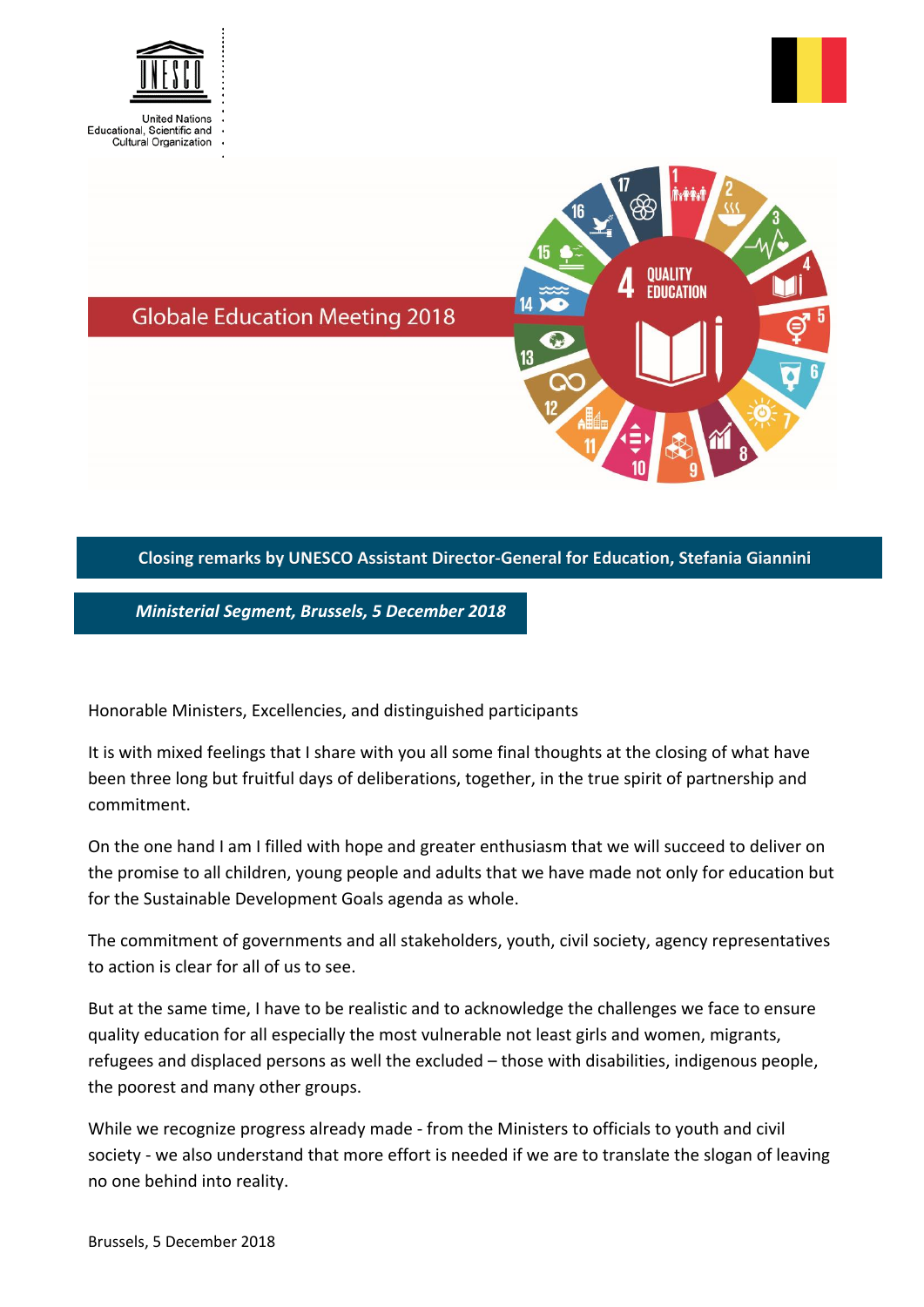Accordingly, we have reaffirmed our commitment to education as a human right recognizing that it is essential for individual dignity, justice and social cohesion and provides sustainability to all development.

Let me recall, therefore the key commitments we have agreed to :

- Making education and training systems more equitable and inclusive "leaving no one behind"
- **•** Eradicating illiteracy
- Including migrants, displaced persons and refugees in our education and training systems
- **•** Providing quality gender-responsive education and training
- Strengthening education for global citizenship and for sustainable development
- Open, flexible and responsive education and training systems to meet new skill needs
- Improving teachers, educators, trainers and school leaders
- **•** Increased investment in education

Experience shows there is no stronger, no more lasting, investment a country can make than educating its citizens. This was UNESCO's message in Jomtien, in Dakar, in Incheon and it is, more than ever, our message today.

As I have repeated many times over the past few days, I see next year as the Year of Education we have an opportunity that we cannot and must not waste beginning with the new International Day of Education on 24 January, to the High Level Political Forum (HLPF) and G7 in July to the United Nations General Assembly 2019 and the UNESCO General Conference in November – it is a time for action!

I would once to again like to reiterate my and UNESCO's appreciation and thanks to the Government of Belgium for hosting us.